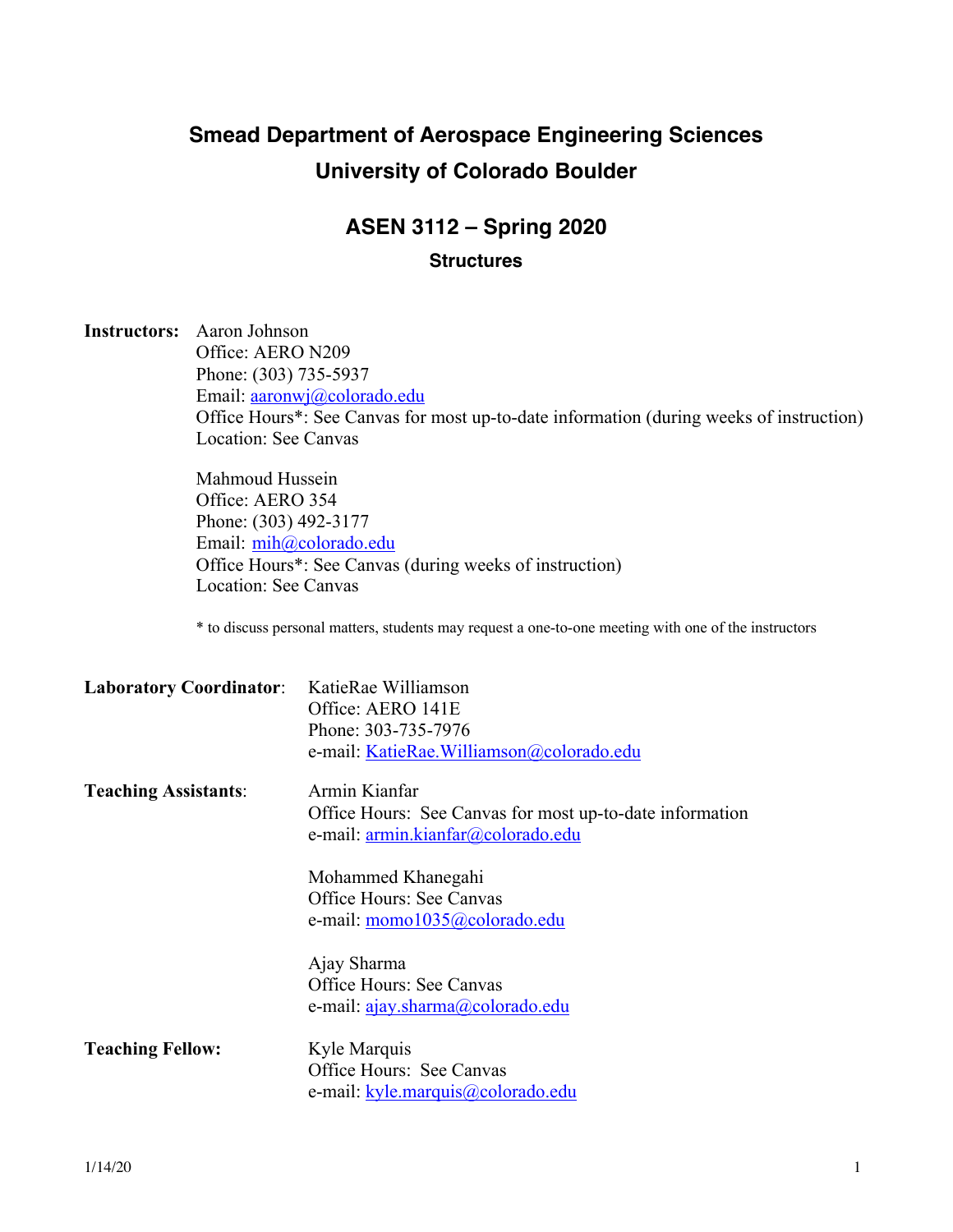| Lectures:                                  | Tu/Th: $1:00 - 2:15$ pm, AERO 120 |                                                                                             |  |
|--------------------------------------------|-----------------------------------|---------------------------------------------------------------------------------------------|--|
| <b>Recitations &amp; Labs:</b> Section 011 | Section 012                       | Th: $8:30 - 10:20$ am, AERO N100 (co-PILOT)**<br>Th: 2:30 – 4:20 pm, AERO N100 (co-PILOT)** |  |

\*\* if location for particular labs differs from the one stated above, the alternate location will be announced on Canvas.

| <b>Class Web Sites:</b> | Canvas, https://canvas.colorado.edu/, ASEN3112<br>Gradescope, http://gradescope.com                                                                                                                                                                                                                                                                                 |
|-------------------------|---------------------------------------------------------------------------------------------------------------------------------------------------------------------------------------------------------------------------------------------------------------------------------------------------------------------------------------------------------------------|
| Class e-mail list:      | Through Canvas only                                                                                                                                                                                                                                                                                                                                                 |
| Texts:                  | Lecture notes are posted on CANVAS                                                                                                                                                                                                                                                                                                                                  |
| <b>Prerequisites:</b>   | ASEN 2001-2003-2004 and APPM 2360, with grade of C or better in each.                                                                                                                                                                                                                                                                                               |
|                         | <b>Course Objectives:</b> The main objective of the course is to introduce modern structural analysis<br>techniques based on understanding of the development of internal forces, stresses<br>and deformations. These are essential to the design and verification of advanced<br>aerospace structures and systems. The course offers an introduction to matrix and |

| acrospace su actures and systems. The course offers an indicatedral to matrix and |  |  |  |  |
|-----------------------------------------------------------------------------------|--|--|--|--|
| finite-element methods for skeletal (truss and frame) structures, as well as to   |  |  |  |  |
| fundamental concepts in mechanical vibrations, structural dynamics, and           |  |  |  |  |
| structural stability.                                                             |  |  |  |  |

| Week           | Topic                                                          |
|----------------|----------------------------------------------------------------|
|                | Stress and strain, Elastic behavior of materials               |
| $\overline{2}$ | Elastic behavior of materials, Torsion I                       |
| 3              | Torsion II & III                                               |
| $\overline{4}$ | Deformation of beams I & II                                    |
| 5              | <b>Exam I, Energy methods I</b>                                |
| 6              | Energy methods II & III                                        |
| 7              | Energy methods IV, Finite element method I                     |
| 8              | Finite element method II & III                                 |
| 9              | Finite element method IV, Structural dynamics and vibration I  |
| 10             | Exam II, Structural dynamics and vibration II                  |
| 11             | Spring break                                                   |
| 12             | Structural dynamics and vibration III & IV                     |
| 13             | Structural dynamics and vibration V, Stability of structures I |
| 14             | <b>Exam III</b> , Stability of structures II                   |
| 15             | Stability of structures III, Design problems I                 |
| 16             | Design problems II & III                                       |

**Major Course Topics and Schedule**: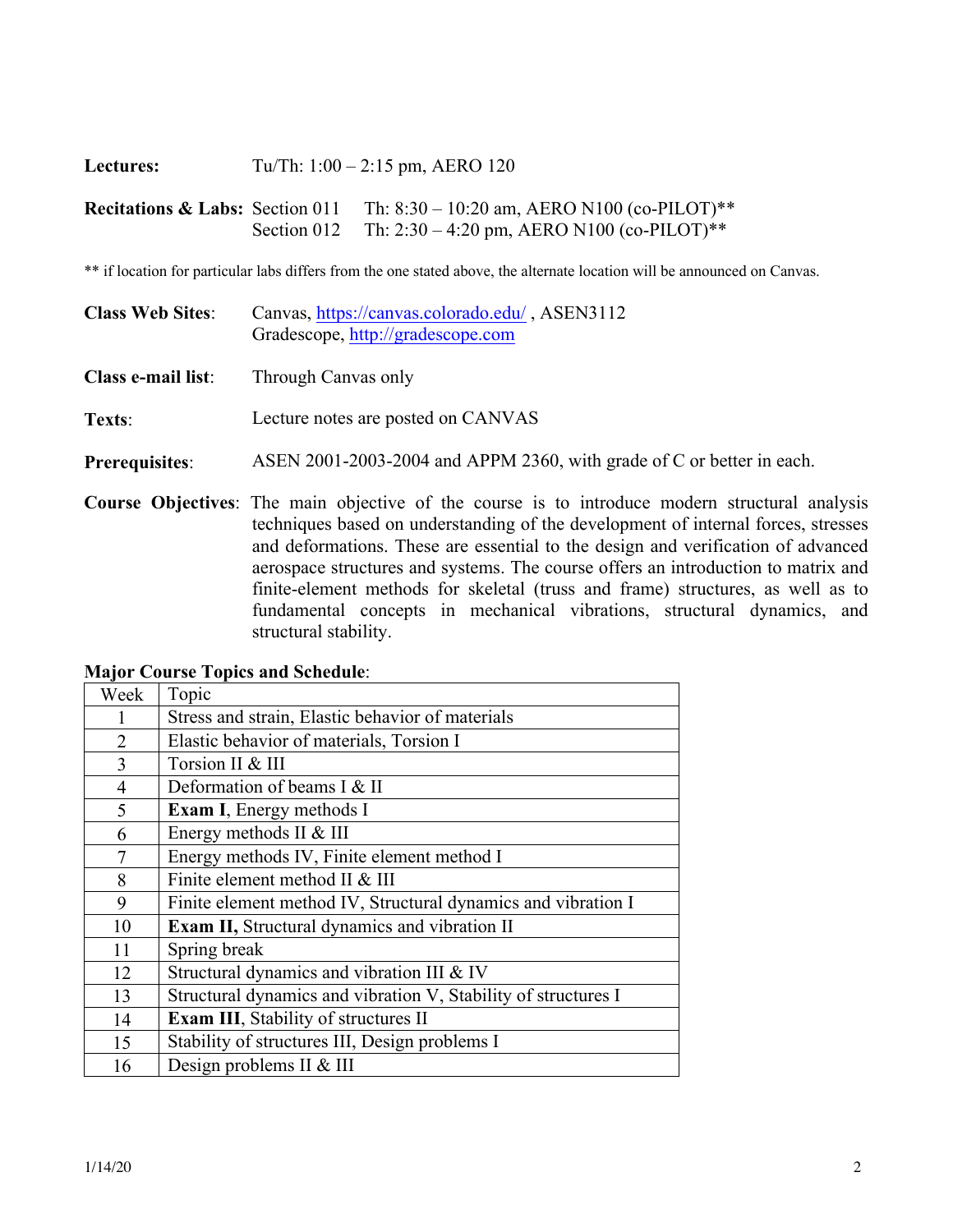#### **Course Work:**

Coursework consists of reading assignments, in-class clicker quizzes, homework, recitations, experimental/computer labs, three midterm exams and one final exam. Attendance to recitation is expected; **attendance to labs is mandatory**. Exams cover all material including lectures, recitations, laboratory work, and homework.

Recitations: Recitations are offered on Thursdays in AERO N100, in two sections of 1 hour 50 min each. The main objective is to review material covered during the week, especially that is helpful for the currently assigned homework. Recitations may also include additional exercise material, not covered in class, useful for midterm exam preparation. Recitations are replaced by lab demos (conducted at the same time, also in AERO N100, unless another location is announced) prior to laboratory and/or computer group work.

Reading Assignments: Reading assignments are to be completed before the lecture/discussion. The lecture/discussions should help to clarify and supplement what students have read.

Homework: Homework assignments are given most weeks and are due as specified in the assignment (typically Friday at 11:59 pm MST). No homework assignments are due in the week of midterm exams. Assignments generally cover 3 to 5 problems and are designed to help students become proficient in a subject. Before doing any homework, students should read the posted lectures and try to follow workedout examples. This should give the student an idea of the principles involved and the solution method. Homework problems may be also discussed in the recitation prior to the due date. All homework should be done on Engineering paper (the green-on-white ruled paper available at the bookstore). Homework assignments must be submitted electronically through Gradescope. **No hard copies will be accepted. No late homework will be accepted.** Be sure to leave time to upload your homework! Computer or internet issues are not acceptable excuses for missing the homework deadline.

Written work should be neat and readable with adequate space and margins. Messy work will be returned ungraded and a zero-score recorded. The main and essential steps of the solution approach need to be shown; failing to do so will result in a lower score. The final result needs to be indicated by an arrow, underline, or box. Multiple answers when one is required will be counted as incorrect. Copying material from any resource (including solutions manuals) and submitting it as one's own are considered plagiarism and are an Honor Code violation.

Labs: Safety is the first priority for lab work involving experiments or use of computers. If students have not done so, they are required to attend an orientation and safety course presented by the co-PILOT staff in the first week of the semester. Anyone violating rules of safe conduct may be restricted from accessing the co-PILOT facilities. The four experimental labs are carried out in groups of about seven students. The groups are created randomly among students of the same lab section. Attendance is mandatory; missing part of a lab (demo, experiment) without cause or notification results in 50% of the student's report score being deducted. A student should contact one of the instructors in advance if the student cannot attend part of a lab to make appropriate arrangements (see also section on Course Policies and Procedures).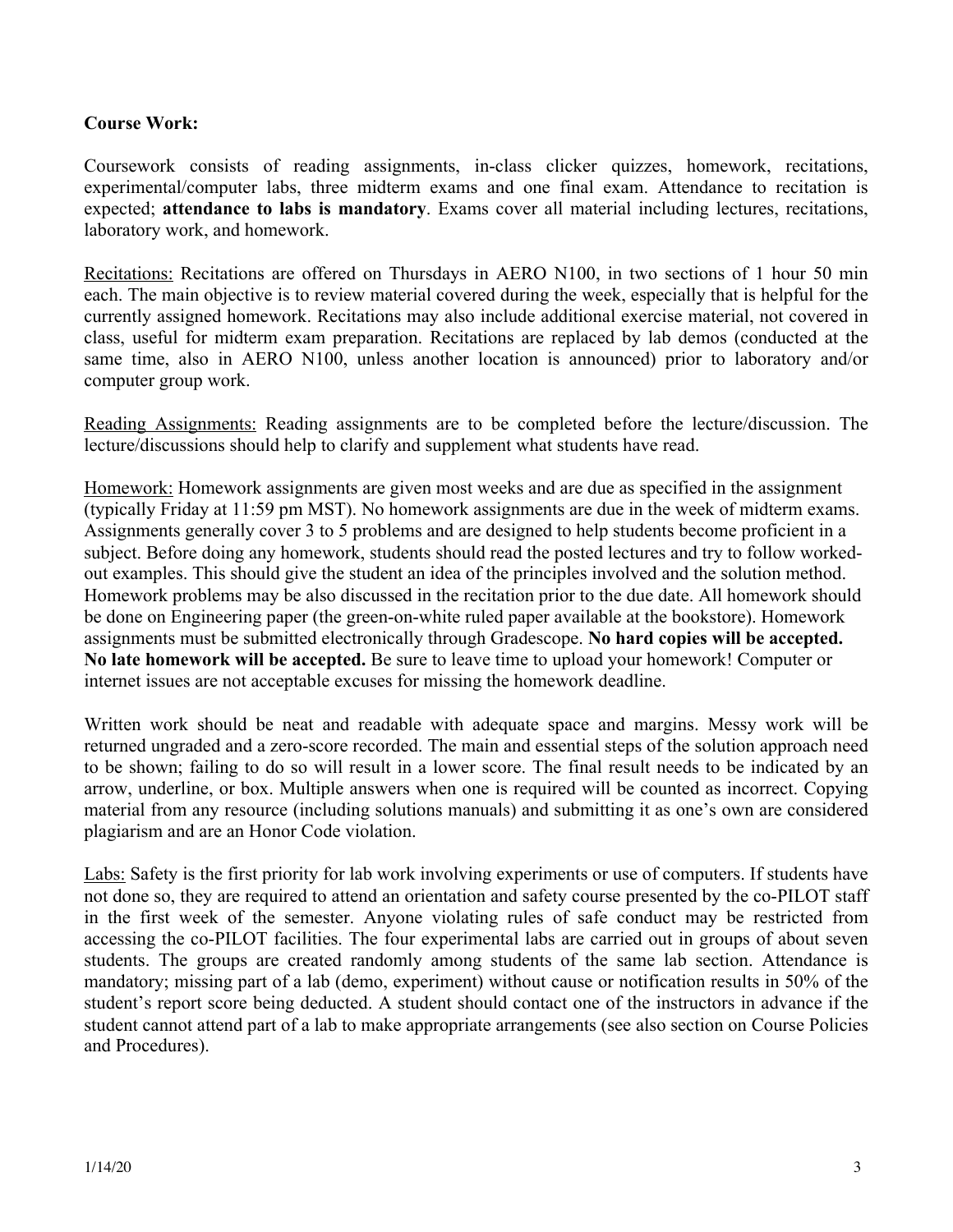Computer Use: Several assignments and labs may require computer access and basic programming skills in languages such as MATLAB and Excel. As part of the introduction to finite-element methods the use of the commercial FEM package ANSYS is taught for the computer component of Lab 2. Students will have access to the PILOT and co-PILOT computers to do computer work, once they have completed the PILOT orientation.

#### **Grading Guidelines**:

| Group work: * 4 Lab reports |                        | $25\%$ (= 5% + 10% + 5% + 5%) |
|-----------------------------|------------------------|-------------------------------|
| Individual:                 | <b>Clicker Quizzes</b> | $10\%$                        |
|                             | Homework               | 15%                           |
|                             | 3 Midterm Exams        | $30\%$ (= 3 times 10%)        |
|                             | Final Exam             | 20%                           |
|                             |                        | $100\%$                       |

\* Group work only counts toward final grade if the total individual grade is C or better. If the individual grade is below C, the final grade equals the total individual grade.

If the score of any of the 3 midterm exams is lower than the score of the final exam, the midterm grade is dropped, and the weighting of the final is increased by adding 10% for each dropped midterm. For example, if Midterm 1 is dropped, Midterms 2 and 3 will each weigh 10%, and the final exam will weigh 30%.

Notes:

- Clicker quizzes gauge the student's level of preparation for a lecture and the conceptual understanding of course material, and provide the instructors with important feedback. The scores of the two lowest clicker quizzes are dropped. The quiz questions are discussed after the quiz during the lecture. No makeup quizzes are offered under any circumstances. Please be sure to register your iClicker in the Buff Portal.
- Each homework assignment includes a set of several problems. The assignment is partially graded for completeness (20 pts), while one randomly selected problem is graded in detail for technical content and presentation (30 pts). Thus, the final score for each homework set is out of a total of 50 pts and computed based upon the numeric breakdown below:

*HW* 
$$
\frac{Score}{50}
$$
 = 30*pts* (Rand.*Problem*) + 20*pts*  $\times \frac{\text{# of Remaining Problems Completed}}{\text{# of Remaing Problems in Set}}$ 

Solutions for all homework problems are posted on Canvas after the due date. The homework assignments with the two lowest scores are dropped. Homework needs to be submitted electronically through Gradescope. No hard copies will be accepted, nor will late homework be accepted under any circumstances. Computer or internet issues are not an acceptable excuses for missing the homework deadline.

• Midterms cover material discussed in the weeks prior to the exam. They provide a gauge to determine what an individual student has learned. The midterm exams are given at regular lecture hours in AERO 120. All midterm exams are closed-book, but a crib sheet is permitted.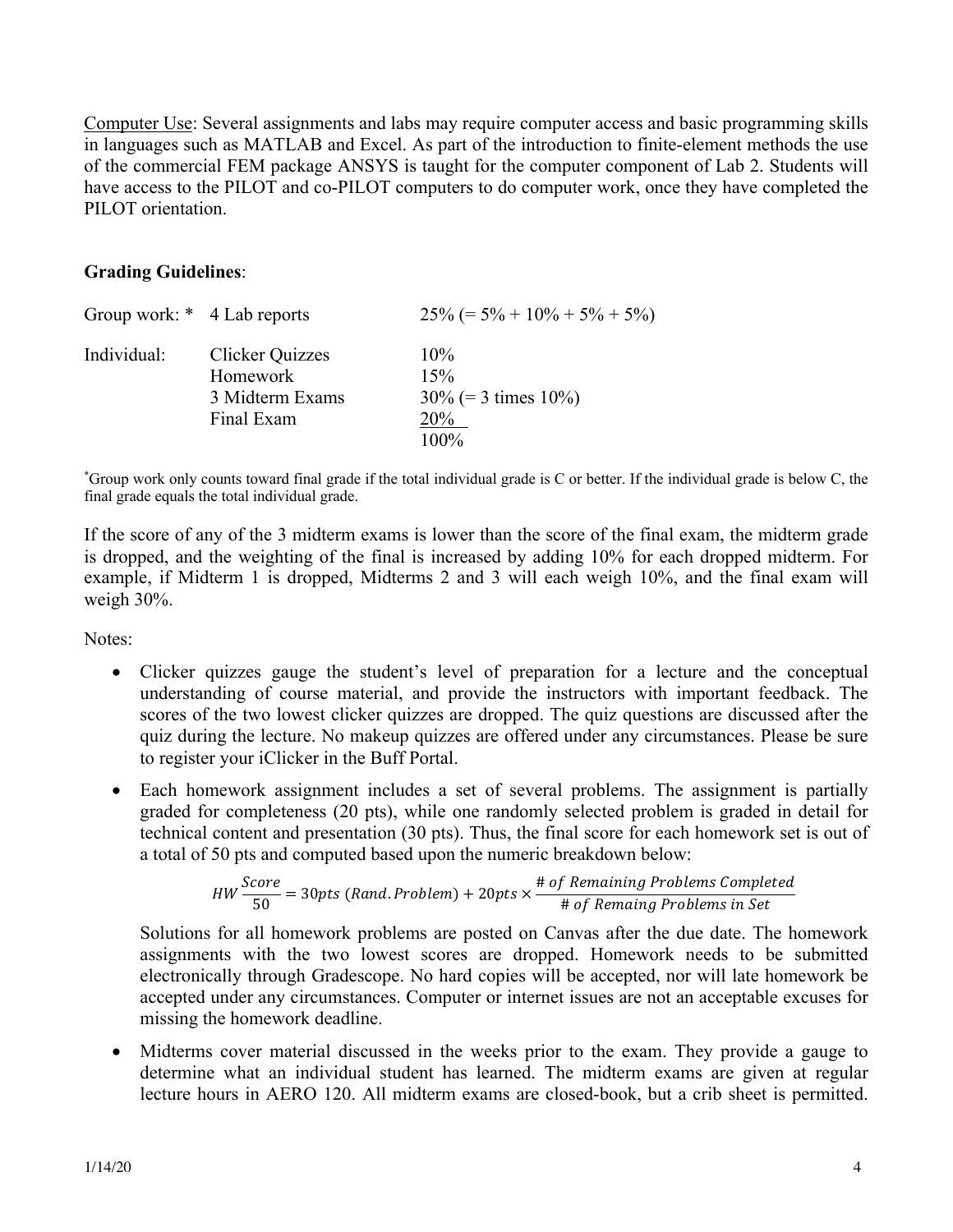The maximum number of pages of the crib sheet will be announced separately for each midterm. No makeup exams will be offered.

- The final exam spans the entire course but with additional emphasis on material covered since the third midterm.
- All your scores and grades will be posted on Canvas and need to be checked within **2 weeks** after they are posted; requests to change a score need to be made within this period. These requests must be made in email to **both** instructors. The subject line of the email should read:

**ASEN 3112 – Request for score change for <exam/lab/homework> <Id>**

- We reserve the right to make minor changes to the above distribution of weight for each assignment based on variations in assignments.
- Homework will be returned through Gradescope. Midterms may be returned through Gradescope or in recitation. For homework/midterms returned through Gradescope, students have **2 weeks** to check the assignment for grading correctness and request a change of score if incorrect grading is found. For midterms returned in recitation sessions, students can check the midterm during the recitation session. Once a midterm returned in recitation is taken outside the recitation class room (co-PILOT) or the room used for office hours, no change of score can be requested.

#### **Letter Grading Scheme:**

The exact letter grading scheme used in the course will be determined at the end of the semester. However, grade cutoffs will not be moved higher than they are in the following scheme:

| Letter         | <b>Grade Percent Grade</b> | 4.00 Scale |
|----------------|----------------------------|------------|
| A              | $93.00 - 100.00$           | 4.00       |
| $A-$           | $90.00 - 92.99$            | 3.67       |
| $B+$           | $87.00 - 89.99$            | 3.33       |
| B              | $83.00 - 86.99$            | 3.00       |
| $B-$           | $80.00 - 82.99$            | 2.67       |
| $C+$           | $77.00 - 79.99$            | 2.33       |
| ${\bf C}$      | $73.00 - 76.99$            | 2.00       |
| $\overline{C}$ | $70.00 - 72.99$            | 1.67       |
| $D+$           | $67.00 - 69.00$            | 1.33       |
| D              | $63.00 - 66.99$            | 1.00       |
| $\mathbf{F}$   | <b>Below 63.00</b>         | 0.00       |

### **Exam Times and Locations**:

- Midterm 1: Tuesday, February 11, in class
- Midterm 2: Tuesday, March 17, in class
- Midterm 3: Tuesday, April 14, in class
- Final exam: Saturday, May 2, 1:30 04:00 pm, AERO 120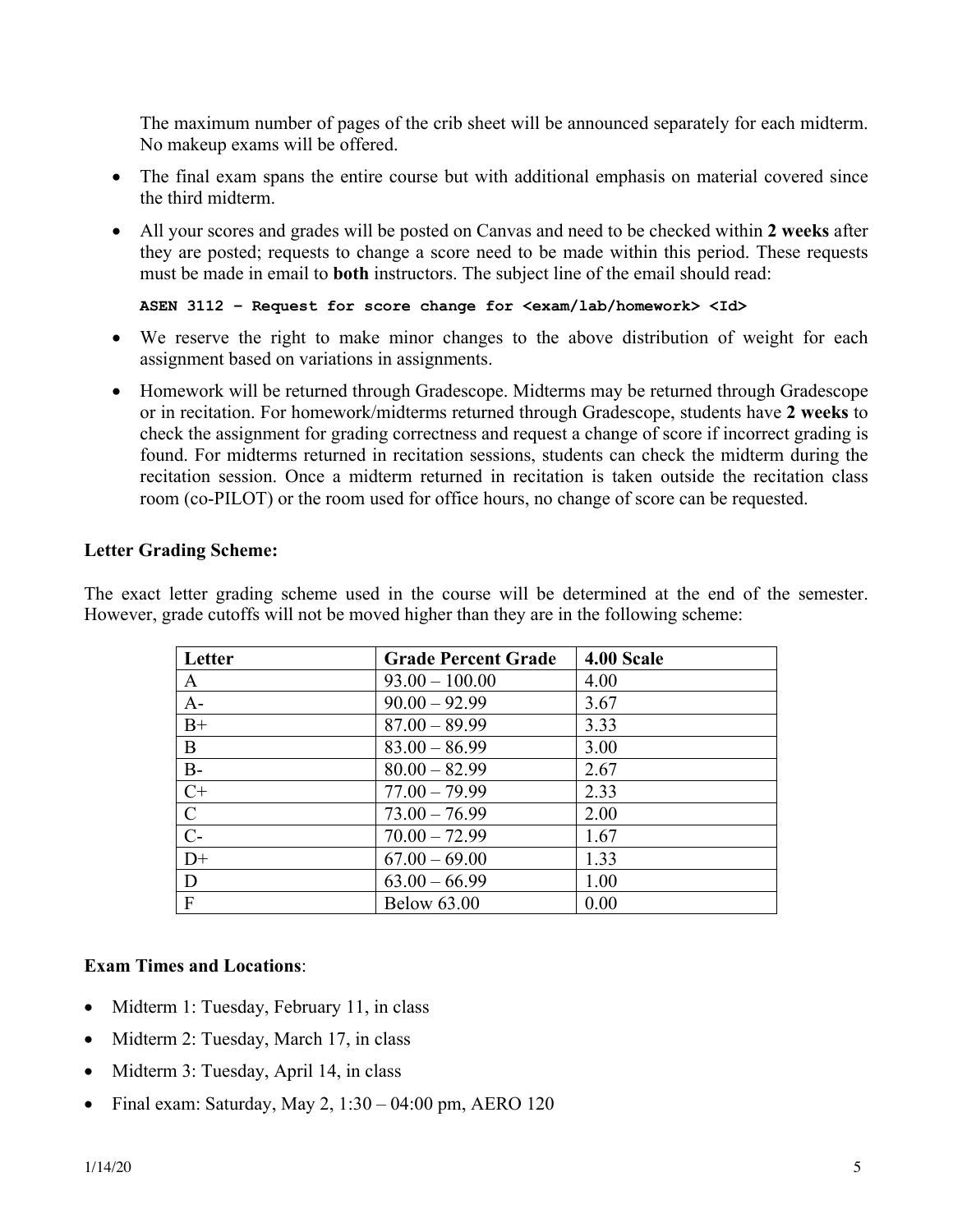### **Course Policies and Procedures**:

- 1. The instructors will be committed to reply to email questions only in business hours, i.e. Monday through Friday, 8:00 am – 5:00 pm. Emails received 24 hours or less before the exams or any due dates are not guaranteed to be responded to.
- 2. The instructors may make changes to the weekly course schedule based on occurring events that require different dispositions. The instructors will give sufficient advanced notice through announcements in class and posting on Canvas. Changes to this syllabus and assignments may be announced at any time during class periods. The instructors will post the current syllabus and assignments on Canvas. Both are dated in the footnote.
- 3. This course exclusively uses Canvas to send out announcements, to provide daily/weekly comments to students on class activities, and to provide general information about course assignments. It is strongly recommended that all students setup their Canvas account such that they receive automatically a notification about new announcements and updates to the Canvas course page.
- 4. No makeup clicker quizzes, makeup homework, and makeup exams will be offered. A zero-score is recorded for each missed clicker quiz, homework, and exam. Note that the two clicker quizzes and homework assignments with the lowest scores are dropped. If the score of a midterm is lower than the one of the final, the midterm is automatically dropped and the weighting on the final is increased by 10% (see details above).
- 5. If you qualify for accommodations because of a disability, please submit your accommodation letter from Disability Services to your faculty member in a timely manner so that your needs can be addressed. Disability Services determines accommodations based on documented disabilities in the academic environment. Information on requesting accommodations is located on the [Disability](https://www.colorado.edu/disabilityservices/students) [Services website](https://www.colorado.edu/disabilityservices/students). Contact Disability Services at 303-492-8671 or dsinfo@colorado.edu for further assistance. If you have a temporary medical condition or injury, see [Temporary Medical Conditions](https://www.colorado.edu/disabilityservices/students/temporary-medical-conditions) under the Students tab on the Disability Services website.
- 6. Students and faculty each have responsibility for maintaining an appropriate learning environment. Those who fail to adhere to such behavioral standards may be subject to discipline. Professional courtesy and sensitivity are especially important with respect to individuals and topics dealing with race, color, national origin, sex, pregnancy, age, disability, creed, religion, sexual orientation, gender identity, gender expression, veteran status, political affiliation or political philosophy. For more information, see the policies on [classroom behavior](https://www.colorado.edu/policies/student-classroom-course-related-behavior) and the [Student Code of Conduct](https://www.colorado.edu/sccr/).
- 7. CU Boulder recognizes that students' legal information doesn't always align with how they identify. Students may update their preferred names and pronouns via the student portal; those preferred names and pronouns are listed on instructors' class rosters. In the absence of such updates, the name that appears on the class roster is the student's legal name.
- 8. All students enrolled in a University of Colorado Boulder course are responsible for knowing and adhering to the Honor Code. Violations of the policy may include: plagiarism, cheating, fabrication, lying, bribery, threat, unauthorized access to academic materials, clicker fraud, submitting the same or similar work in more than one course without permission from all course instructors involved, and aiding academic dishonesty. All incidents of academic misconduct will be reported to the Honor Code ( $\underline{honor@colorado.edu}$ ; 303-492-5550). Students found responsible for violating the academic integrity policy will be subject to nonacademic sanctions from the Honor Code as well as academic